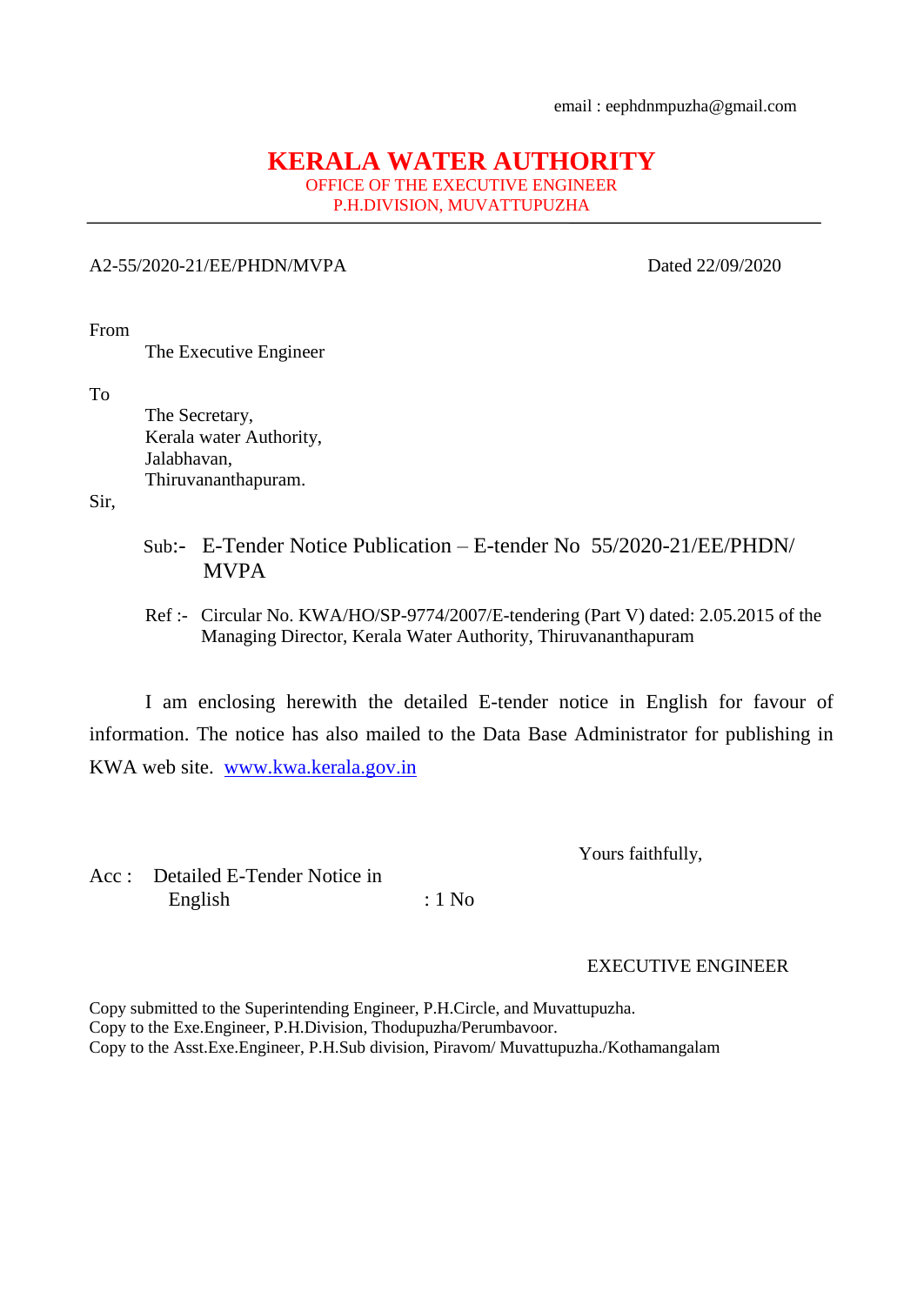## KERALA WATER AUTHORITY **P.H. DIVISION, MUVATTUPUZHA**

## A2-55/2020-21/EE/PHDN/MVPA Dated 22/09/2020

The Executive Engineer, P.H. Division, Muvattupuzha invites Sealed competitive tenders (E-tender) in Electronic mode on behalf of the Managing Director, Kerala Water Authority for the following works from Registered Contractors of Class 'A,B,C& D' of the Kerala Water Authority or Contractors in other departments in Kerala State/ in other states in India in equivalent class or manufactures/ reputed contracting firms in India eligible for the above Class license from Kerala Water Authority. The tenderers shall have experience in implementing similar works.

| <b>E-Tender No.</b>                   | 55/2020-21/EE/PHDN/MVPA                                                                                                                                          |
|---------------------------------------|------------------------------------------------------------------------------------------------------------------------------------------------------------------|
| <b>Name of Project</b>                | <b>Jal Jeevan Mission</b>                                                                                                                                        |
| Name of Work                          | <b>JJM Kalloorkkad Panchayath - Providing FHTC</b><br>to Rural households in Kalloorkkad Panchayath                                                              |
| <b>Probable Amount of Contract</b>    | Rs. 42,85,448/-                                                                                                                                                  |
| Website                               | www.kwa.kerala.gov.in<br>www.etenders.kerala.gov.in                                                                                                              |
| Tender documents published in website | 24/09/2020 onwards                                                                                                                                               |
| <b>Cost of Tender Form</b>            | Rs. 2,800/- (including GST) (SBT/NEFT type<br>only)                                                                                                              |
| Bid Security (EMD) (E-Payment)        | Rs. 50,000/- (SBT/NEFT type only)                                                                                                                                |
| Clarification regarding bid           | All clarifications sought up to 5 PM on<br>28/09/2020 will be answered through E mail/<br>published in web before 30/09/2020<br>e mail ID eephdnmpuzha@gmail.com |
| Corrigendum if any                    | Corrigendum if any will be published in website                                                                                                                  |
| <b>Tender Submission</b>              | 01/10/2020<br>up to 12.00 PM                                                                                                                                     |
| <b>Tender Opening Date</b>            | 03/10/2020<br>12.00 PM, P.H. Division,<br>at<br>Muvattupuzha.                                                                                                    |
| Validity of the Bid (Firm Period)     | 4 months from the last date prescribed for<br>submission of tender.                                                                                              |
| <b>Execution Period</b>               | <b>4 Months</b>                                                                                                                                                  |
| <b>Tender Stages</b>                  | Single level E-tendering                                                                                                                                         |
| Place of Execution of work            | <b>Kalloorkkad Panchayath</b>                                                                                                                                    |
| Place of Execution of Agreement       | KWA, P.H.Division, Muvattupuzha                                                                                                                                  |
| Tender Hosted by                      | Executive Engineer, P.H. Division, Muvattupuzha.                                                                                                                 |